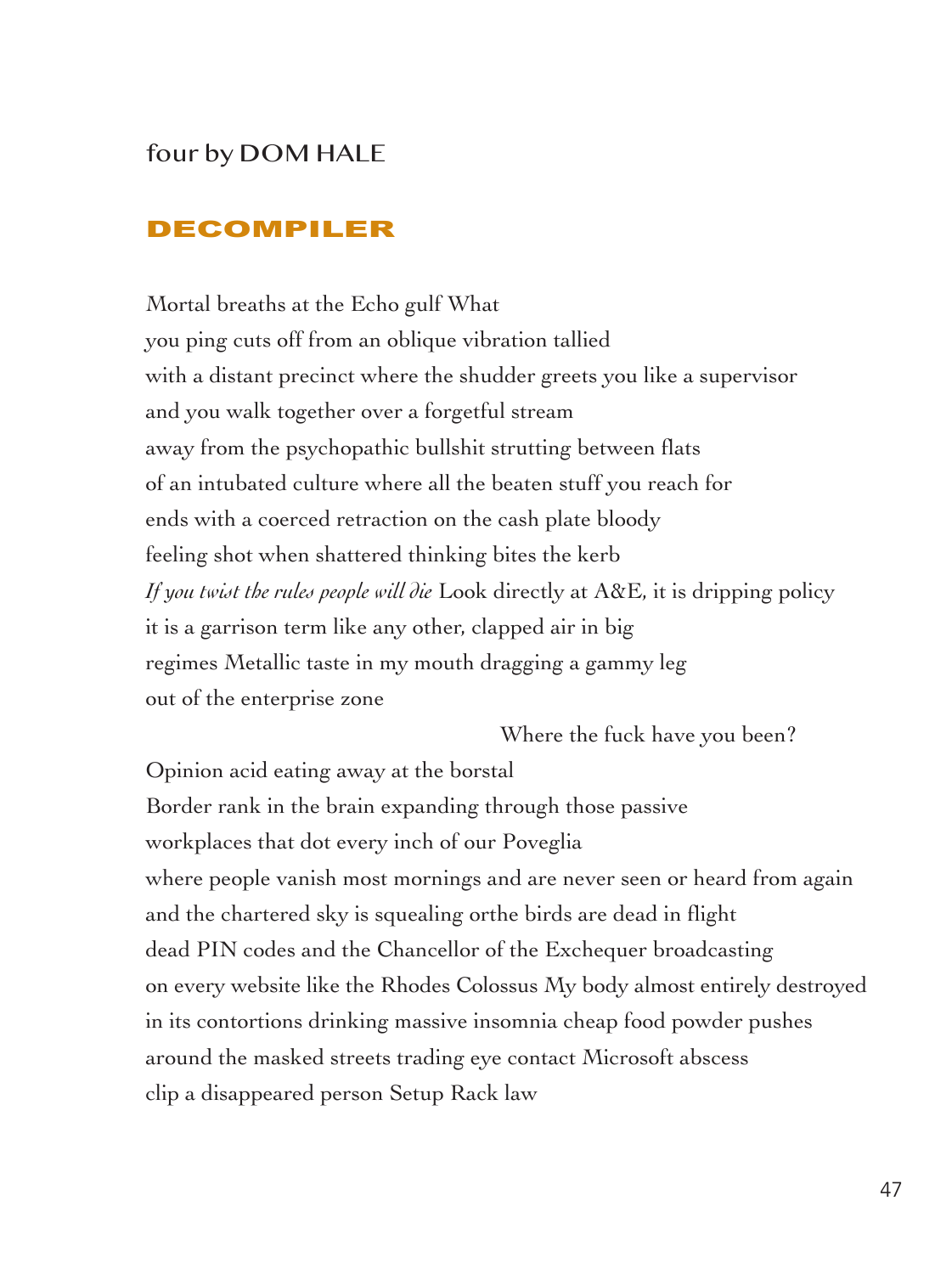Threat of fucking choking no I can't I don't want to I will never and I despise the local council and death is a thing that is done to you. Back space. Get me Most of these monsters have curated their own throats Interest rates are plunging.

 So spit up at the human world don't swipe yet the pathos of wickedness and disgust, gargantuan shadows hurled against the farthest boundaries of the city. The only time

 the phone goes robots appear to steal my identity and this is called shelter Centrifuge of our one and only economy

## MARKET PSYCHOLOGY

Anubis the jackal. **flashing halter on a fined sea-sky** that dawning of senselessness & vicious peace you wake to we are cloaked in it there is carnivorous specialism edging towards you now across the custom city. fuck composure. O windlass I have written myself into a shadow of enumerated life. the insanity of our poetry. that is not to be broken open that is the by-product of bridling phobias, spheres needles rubber bullets chaotic doubt

wasting all the binding shit I've muttered this far in my worthless life our writing met with silence

our names on the receipt.

what else is there to lose.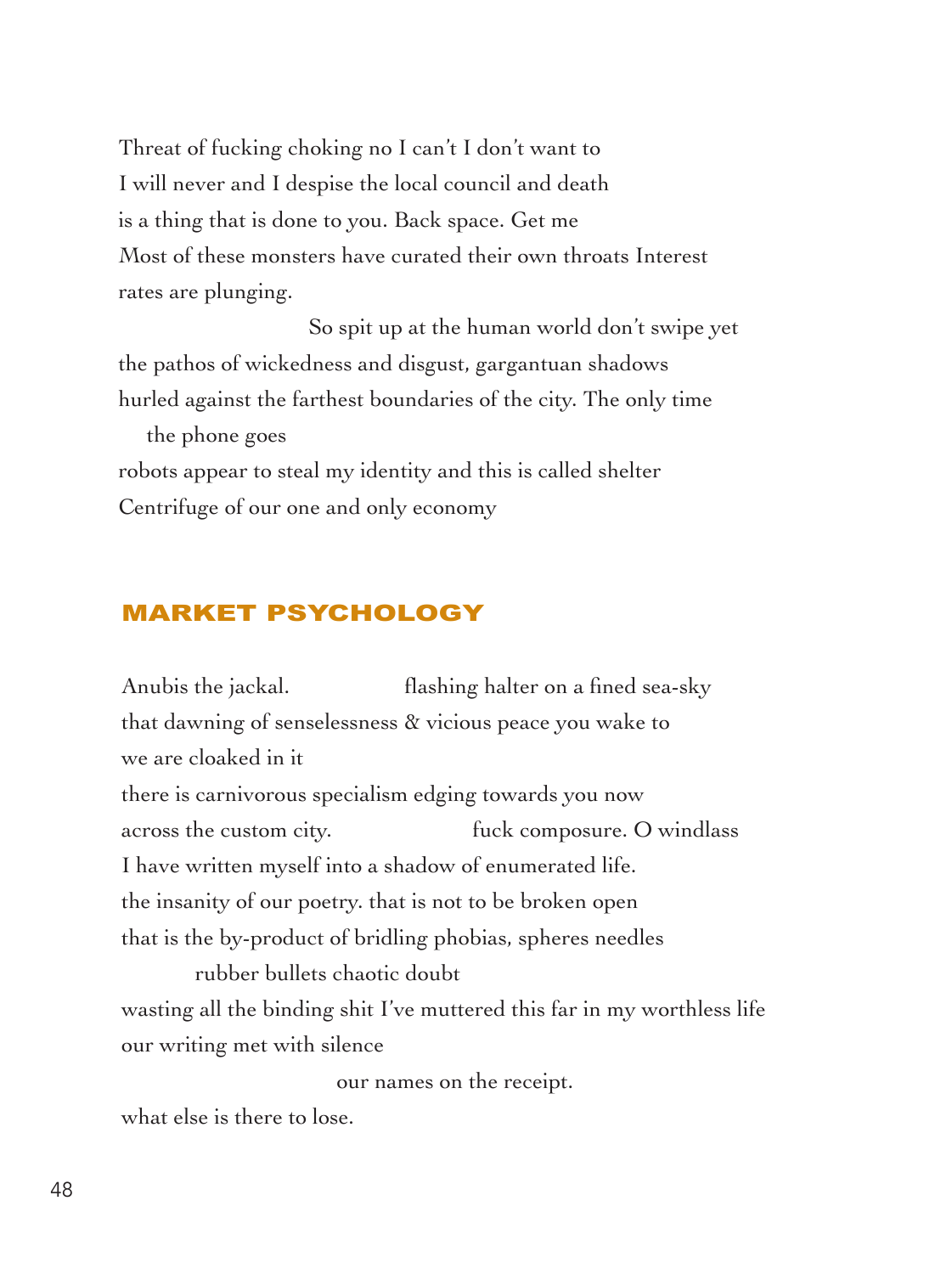think for a second of any stream trinket not the corporate-state algorithm dictates how the bloodstained social stockpiles lives into accounts which may be targeted engineered and eaten whole. what would it mean to get up one day and say to yourself & your missing friends & the sound of roadworks rising from the street below that you will not be eaten whole. not newsworthy. I'm keying this in full of faraway fire most supermarket things you do are unopened parachutes a person was killed. too many slid off from here. each one governed. peaceably. picowave lag pied wagtail mizzle thoughts in bits again groggy to a flogged history clawed at not allowed to you or really any of us noise of it grating on outlet souls when the language of true north earths.

because I hate this shithole archipelago, hate the only ruined music I can make through my bad teeth show us how to pass undamaged weather torus rabbit gather little tinny bossing it keeping the wards at bay obedient journalists spokespeople would harass you, you should never encroach on their career territory or listen to middle class heartlessness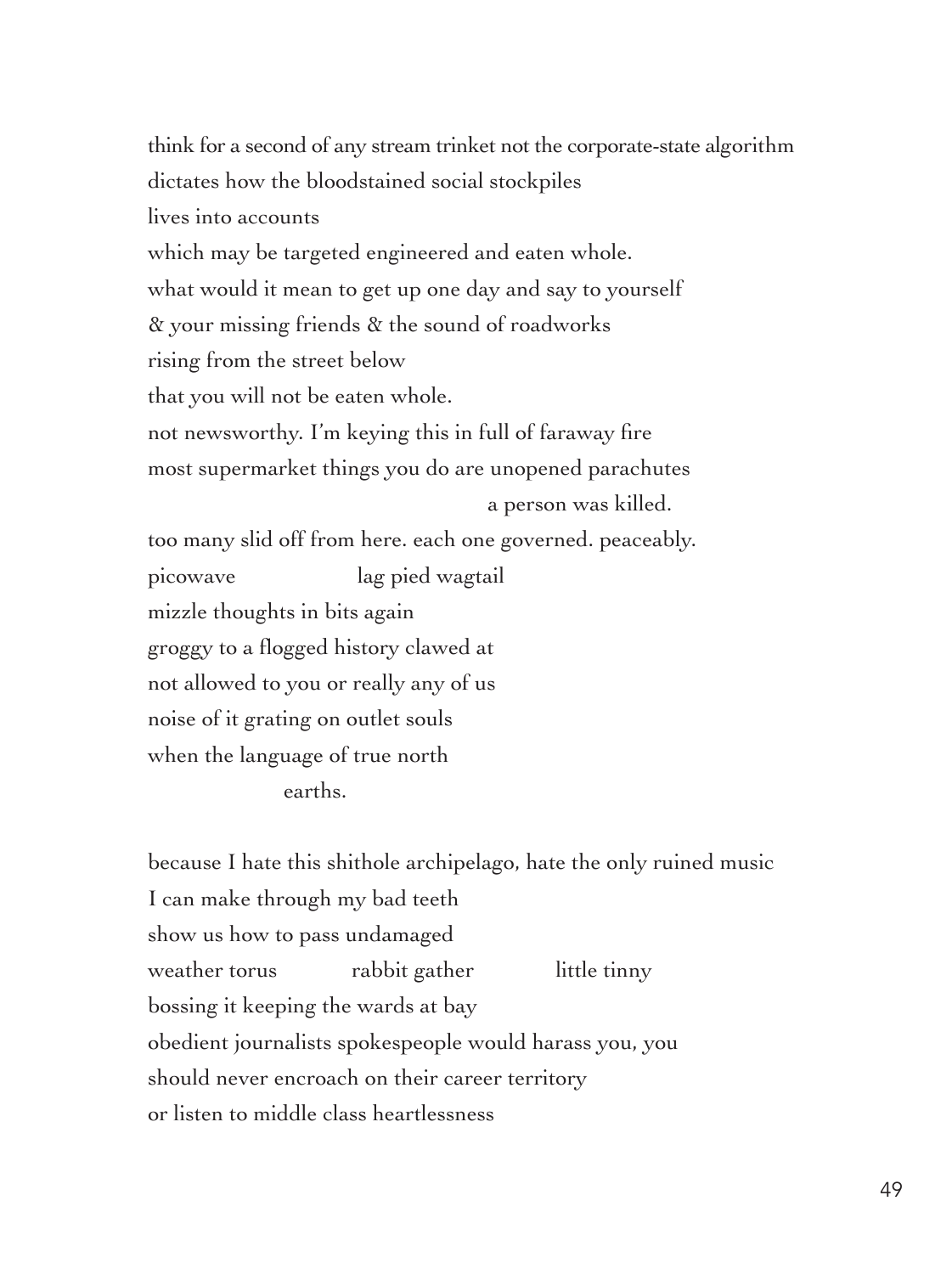they are basically the Home Office. drip decade of being remedied remedied & laughed on by posturing bronzes their desirable moral economy their showy renunciations of harm

but you must stick up for your tarpit everyone acting like line managers I'm lighting this wrong I'm June on the quick flower of no going place dilly-dally runoff shift

 wick slash in the shooting dark when wage labour splits your nap hayloft there where I am barely even hilly any longer poem the only thing chime-coating me the 'community' removes wasters & junkies on this ladder you gob on whatever's lower than you that's human nature Rigel mangy towering fumes may the scroungers rise through the park

now memorise this flyer and then pour hydrochloric acid over it until it completely dissolves turn into the low green glow hum & rustle clough & aster slanting on towards our nattering Scald Law's lippy star equipping me with sticky weed & lapis lazuli when death is riding through the night but we won't go with him art has been this porous earthwork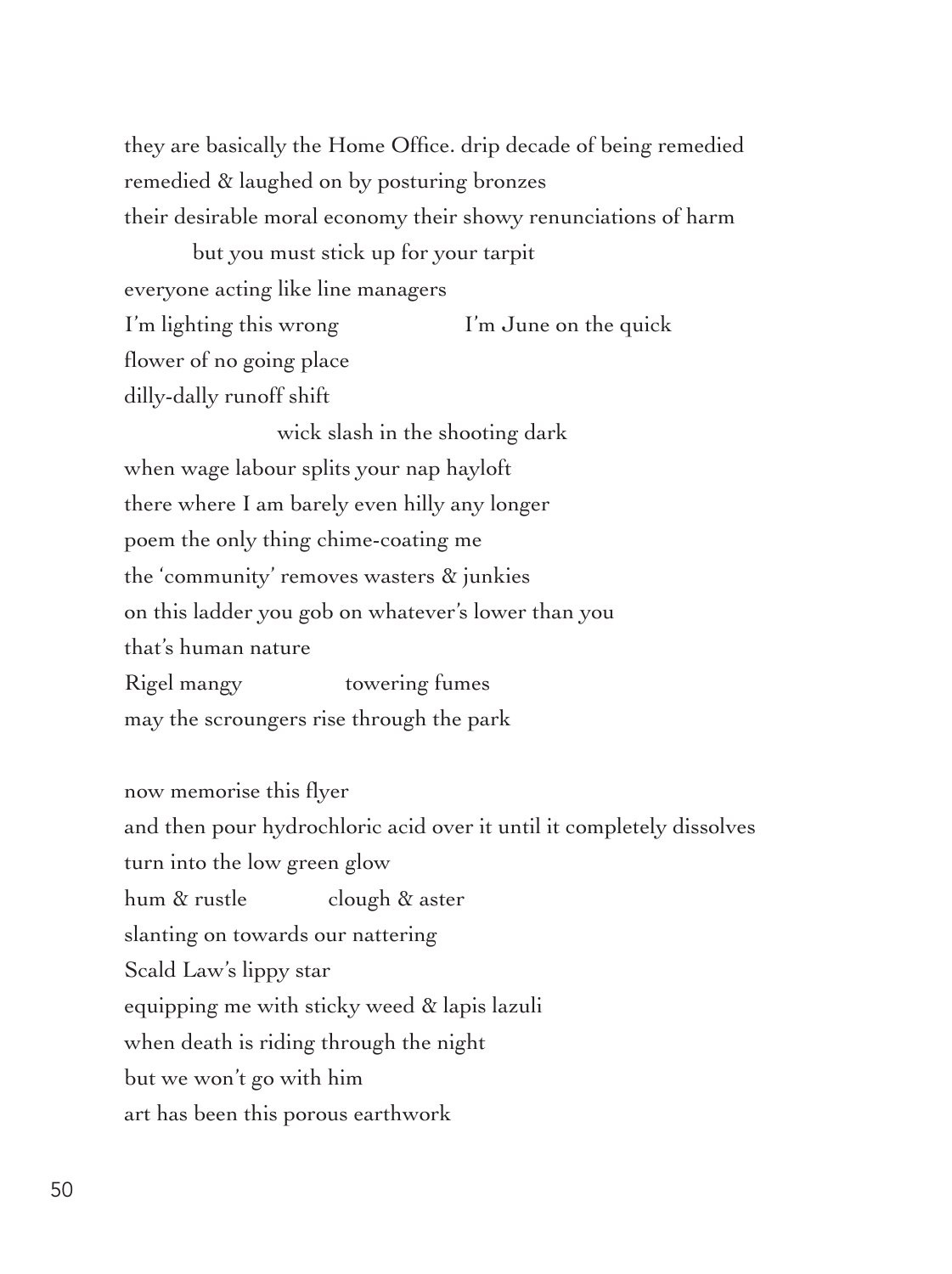braced against mental catastrophe I hold it in my head, I hold your head in mine and we are the telluric ones

## LIFE INSURANCE

We will no longer serve you. A day warps strained through orange light, tenements and forms moulting their fixity beyond the heat shimmer of infinite summer Birds burn through the upper atoms Getting dicey off the rails And I think of my skint companions where they might be, what they could be up to at the moment Passing hours swallowed in manipulation aches like cranes and girders of regenerating cities the private forgery they grind our teeth inside Deadbolt. Tuesday. But it's not my tunes you lot hear doing in the evening Illegitimate and fucked A sun defaults hands me the familiar urge to bail from this disgusting law-abiding country Acres of the criminalised and watched Scalpels hazard lights Old apparitions we have struggled with

The world would make us cold. Ten years for tearing down a statue track the rip of truth They ask me to account for my life I will not explain myself, statute gorging out there lordly Beggared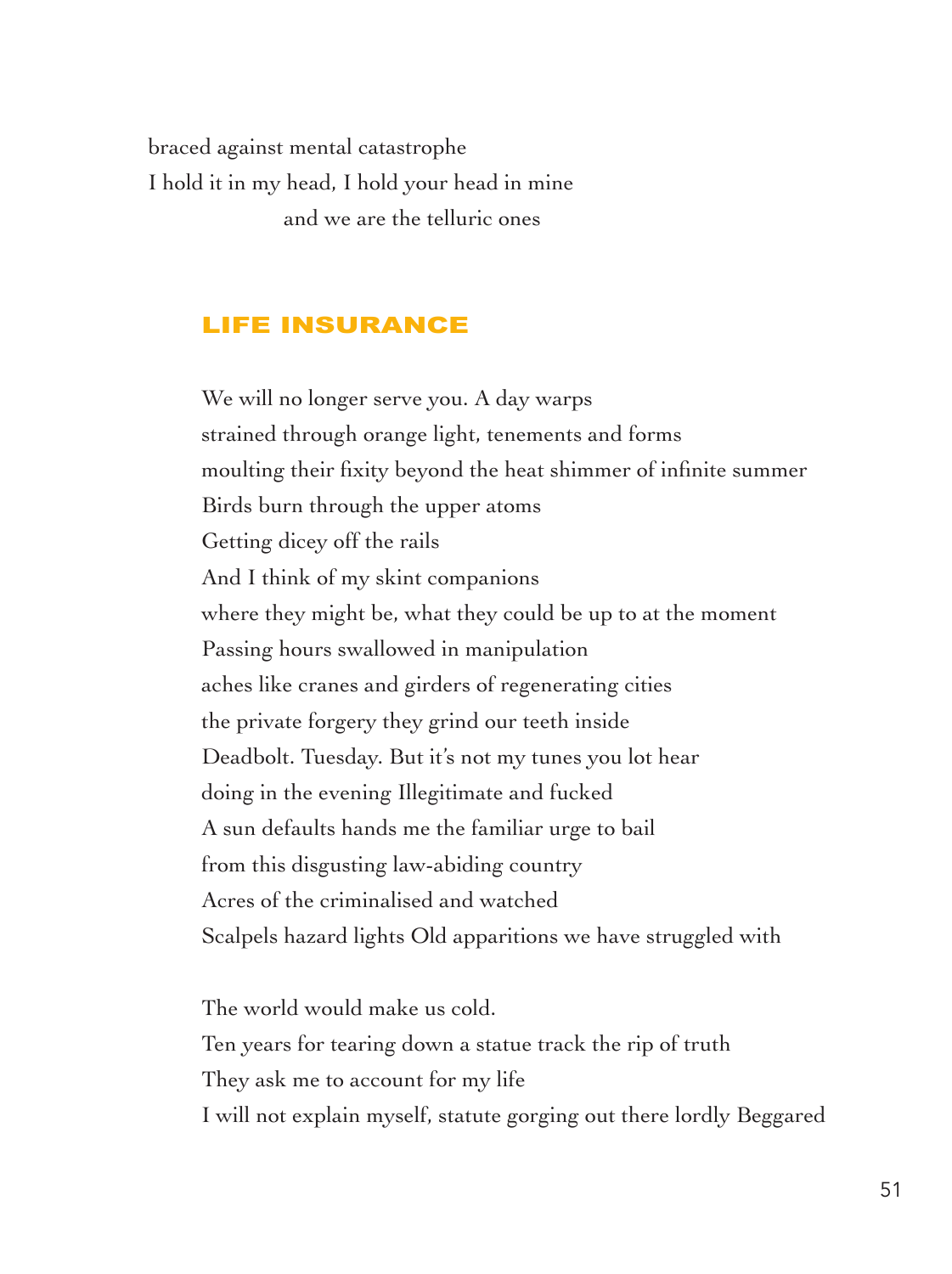#### clouds

In England somebody takes themselves every two hours I heard that in the recorded lecture I'm making notes on for a student whom I've never met and for which I will be paid £8.72 Gratitude is poison and everywhere that poison smacks the hanging heads my sister on her own and wasted in a soulless hospital Wrecks beyond anything phrases can liberate Kennel time Scalar blows Motherfuckers managing the NHS Even as I type these lines I feel my deadening.

What cruelty have you been force-fed today? Lavender bleeds the leaving sky a plane faint against it bound for Global Infrastructure Partners and border checks control towers of the hostile environment emergency restrictions designed to isolate confuse and pacify Reigning SNP the loyal retainers of the free movement of capital indicting hunted bodies defenders of a grotesque landlordism memorials the nadir of handcuffed brains When a woman is abducted by a cop what kind of mass cultural derangement orders hordes of plainclothes pigs into every fucking corner of an island It's austerity forever then The commons was a lie or died in Morton Hall cos air and water's money surveilled areas at night But I am with you mate addicted sleepwalker card-carrying dupe of Big Tech bolt awake still here the multinationals divvying up the rotting USA